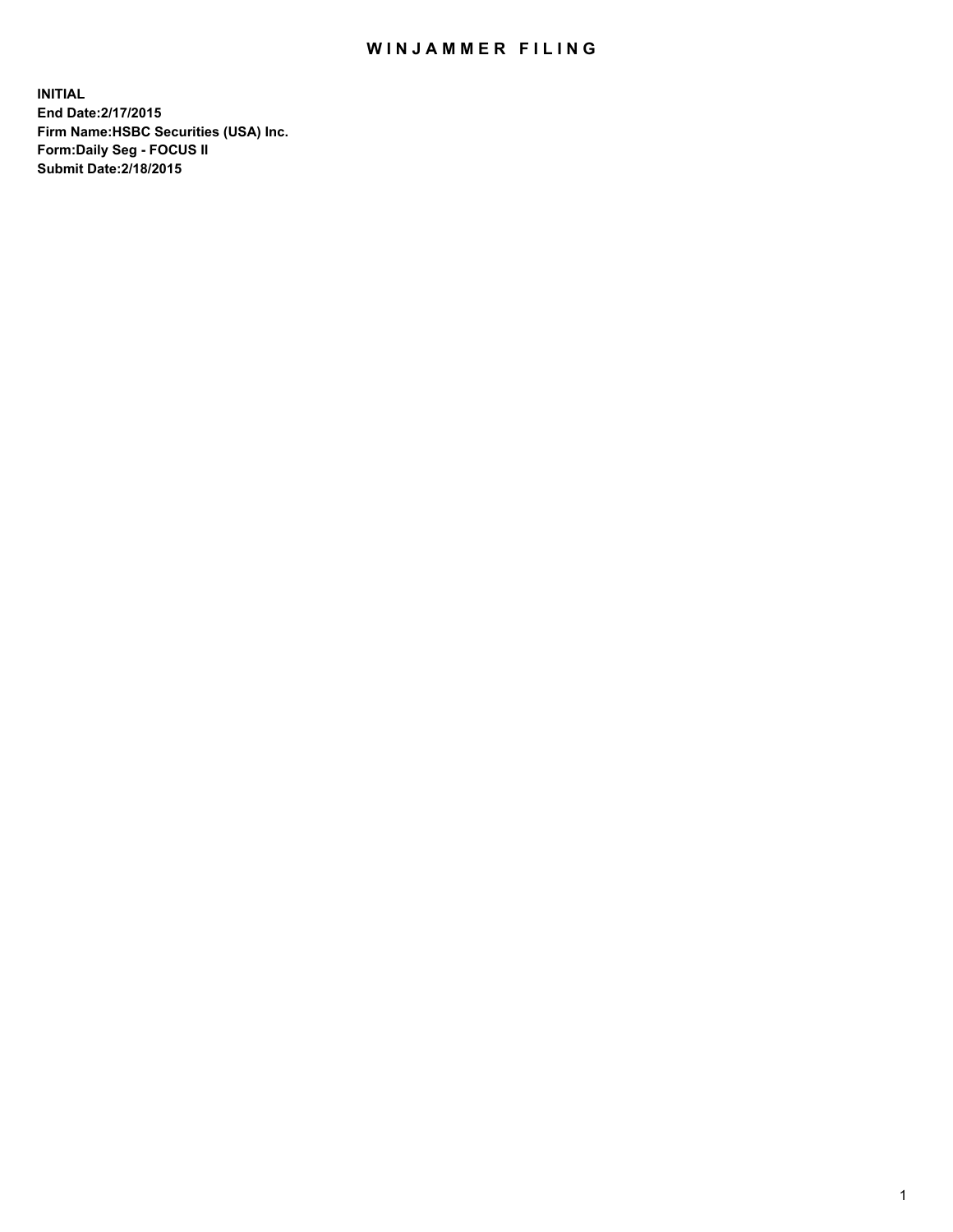## **INITIAL End Date:2/17/2015 Firm Name:HSBC Securities (USA) Inc. Form:Daily Seg - FOCUS II Submit Date:2/18/2015 Daily Segregation - Cover Page**

| Name of Company<br><b>Contact Name</b><br><b>Contact Phone Number</b><br><b>Contact Email Address</b>                                                                                                                                                                                                                         | <b>HSBC Securities (USA) Inc.</b><br>Steven richardson<br>212-525-6445<br>steven.richardson@us.hsbc.com |
|-------------------------------------------------------------------------------------------------------------------------------------------------------------------------------------------------------------------------------------------------------------------------------------------------------------------------------|---------------------------------------------------------------------------------------------------------|
| FCM's Customer Segregated Funds Residual Interest Target (choose one):<br>a. Minimum dollar amount: ; or<br>b. Minimum percentage of customer segregated funds required:%; or<br>c. Dollar amount range between: and; or<br>d. Percentage range of customer segregated funds required between:% and%.                         | 50,000,000<br>00<br>0 <sub>0</sub>                                                                      |
| FCM's Customer Secured Amount Funds Residual Interest Target (choose one):<br>a. Minimum dollar amount: ; or<br>b. Minimum percentage of customer secured funds required:%; or<br>c. Dollar amount range between: and; or<br>d. Percentage range of customer secured funds required between:% and%.                           | 10,000,000<br>0 <sub>0</sub><br>00                                                                      |
| FCM's Cleared Swaps Customer Collateral Residual Interest Target (choose one):<br>a. Minimum dollar amount: ; or<br>b. Minimum percentage of cleared swaps customer collateral required:%; or<br>c. Dollar amount range between: and; or<br>d. Percentage range of cleared swaps customer collateral required between:% and%. | 30,000,000<br><u>00</u><br><u>00</u>                                                                    |

Attach supporting documents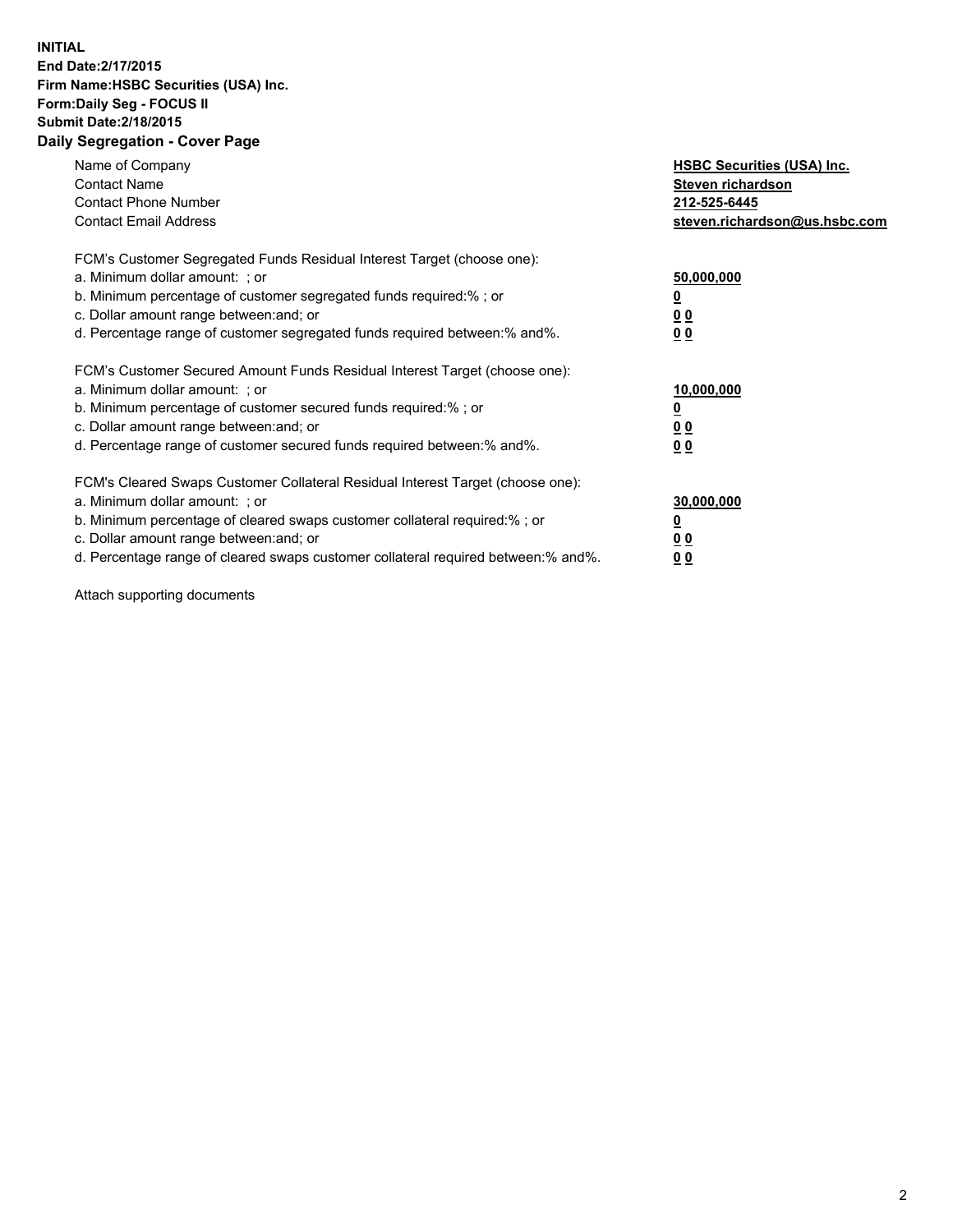**INITIAL End Date:2/17/2015 Firm Name:HSBC Securities (USA) Inc. Form:Daily Seg - FOCUS II Submit Date:2/18/2015 Daily Segregation - Secured Amounts**

|     | Foreign Futures and Foreign Options Secured Amounts                                         |                              |
|-----|---------------------------------------------------------------------------------------------|------------------------------|
|     | Amount required to be set aside pursuant to law, rule or regulation of a foreign            | $0$ [7305]                   |
|     | government or a rule of a self-regulatory organization authorized thereunder                |                              |
| 1.  | Net ledger balance - Foreign Futures and Foreign Option Trading - All Customers             |                              |
|     | A. Cash                                                                                     | 71,468,272 [7315]            |
|     | B. Securities (at market)                                                                   | 33,868,292 [7317]            |
| 2.  | Net unrealized profit (loss) in open futures contracts traded on a foreign board of trade   | 54,979,030 [7325]            |
| 3.  | Exchange traded options                                                                     |                              |
|     | a. Market value of open option contracts purchased on a foreign board of trade              | $0$ [7335]                   |
|     | b. Market value of open contracts granted (sold) on a foreign board of trade                | $0$ [7337]                   |
| 4.  | Net equity (deficit) (add lines 1.2. and 3.)                                                | 160,315,594 [7345]           |
| 5.  | Account liquidating to a deficit and account with a debit balances - gross amount           | 216,140 [7351]               |
|     | Less: amount offset by customer owned securities                                            | -214,034 [7352] 2,106 [7354] |
| 6.  | Amount required to be set aside as the secured amount - Net Liquidating Equity              | 160,317,700 [7355]           |
|     | Method (add lines 4 and 5)                                                                  |                              |
| 7.  | Greater of amount required to be set aside pursuant to foreign jurisdiction (above) or line | 160,317,700 [7360]           |
|     | 6.                                                                                          |                              |
|     | FUNDS DEPOSITED IN SEPARATE REGULATION 30.7 ACCOUNTS                                        |                              |
| 1.  | Cash in banks                                                                               |                              |
|     | A. Banks located in the United States                                                       | 48,701,429 [7500]            |
|     | B. Other banks qualified under Regulation 30.7                                              | 0 [7520] 48,701,429 [7530]   |
| 2.  | Securities                                                                                  |                              |
|     | A. In safekeeping with banks located in the United States                                   | 78,868,292 [7540]            |
|     | B. In safekeeping with other banks qualified under Regulation 30.7                          | 0 [7560] 78,868,292 [7570]   |
| 3.  | Equities with registered futures commission merchants                                       |                              |
|     | A. Cash                                                                                     | $0$ [7580]                   |
|     | <b>B.</b> Securities                                                                        | $0$ [7590]                   |
|     | C. Unrealized gain (loss) on open futures contracts                                         | $0$ [7600]                   |
|     | D. Value of long option contracts                                                           | $0$ [7610]                   |
|     | E. Value of short option contracts                                                          | 0 [7615] 0 [7620]            |
| 4.  | Amounts held by clearing organizations of foreign boards of trade                           |                              |
|     | A. Cash                                                                                     | $0$ [7640]                   |
|     | <b>B.</b> Securities                                                                        | $0$ [7650]                   |
|     | C. Amount due to (from) clearing organization - daily variation                             | $0$ [7660]                   |
|     | D. Value of long option contracts                                                           | $0$ [7670]                   |
|     | E. Value of short option contracts                                                          | 0 [7675] 0 [7680]            |
| 5.  | Amounts held by members of foreign boards of trade                                          |                              |
|     | A. Cash                                                                                     | 26,014,014 [7700]            |
|     | <b>B.</b> Securities                                                                        | $0$ [7710]                   |
|     | C. Unrealized gain (loss) on open futures contracts                                         | 54,979,030 [7720]            |
|     | D. Value of long option contracts                                                           | $0$ [7730]                   |
|     | E. Value of short option contracts                                                          | 0 [7735] 80,993,044 [7740]   |
| 6.  | Amounts with other depositories designated by a foreign board of trade                      | 0 [7760]                     |
| 7.  | Segregated funds on hand                                                                    | $0$ [7765]                   |
| 8.  | Total funds in separate section 30.7 accounts                                               | 208,562,765 [7770]           |
| 9.  | Excess (deficiency) Set Aside for Secured Amount (subtract line 7 Secured Statement         | 48,245,065 [7380]            |
|     | Page 1 from Line 8)                                                                         |                              |
| 10. | Management Target Amount for Excess funds in separate section 30.7 accounts                 | 32,691,508 [7780]            |
| 11. | Excess (deficiency) funds in separate 30.7 accounts over (under) Management Target          | 15,553,557 [7785]            |
|     |                                                                                             |                              |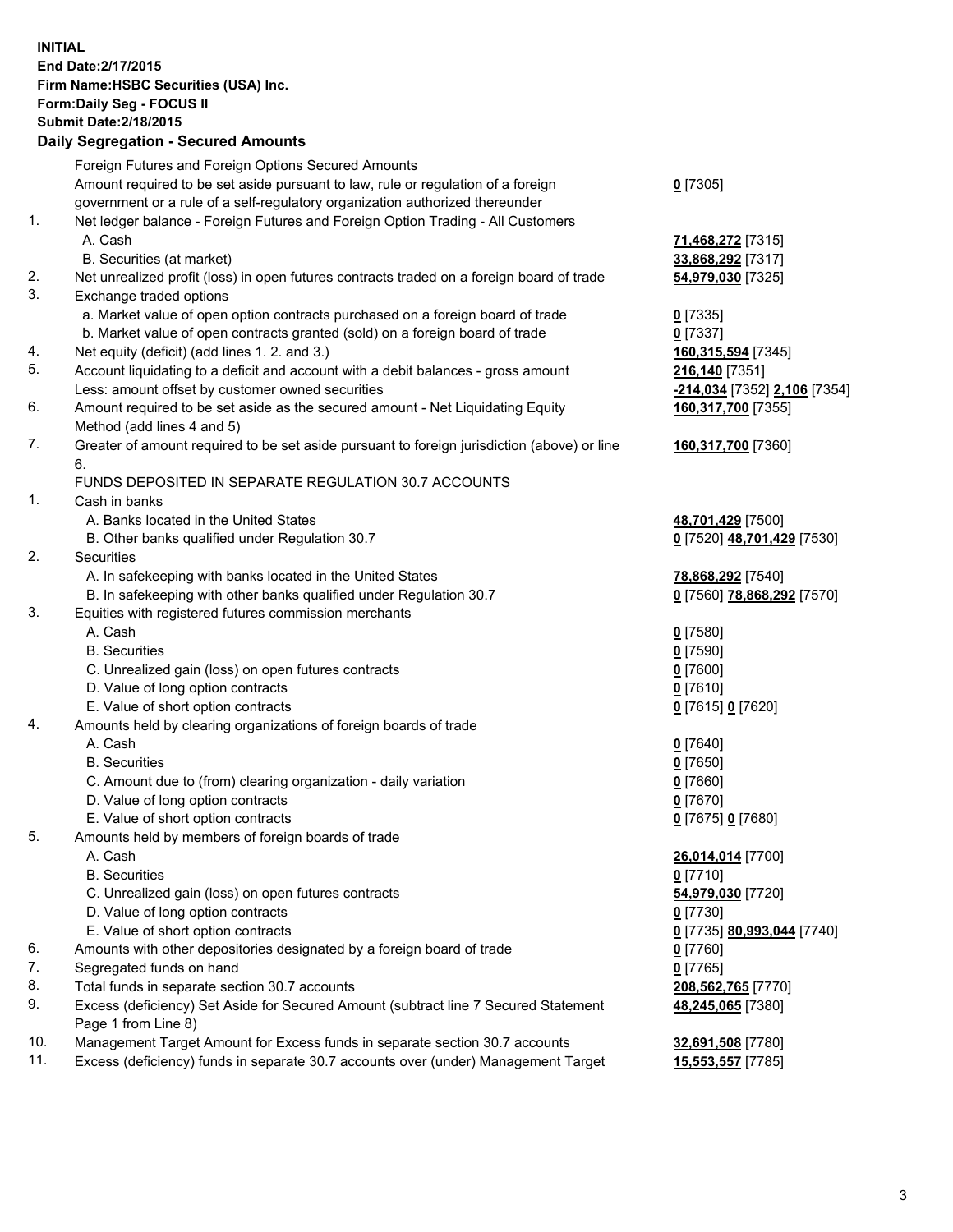| <b>INITIAL</b>                        |                                                                                                |                              |  |  |  |
|---------------------------------------|------------------------------------------------------------------------------------------------|------------------------------|--|--|--|
|                                       | End Date: 2/17/2015                                                                            |                              |  |  |  |
| Firm Name: HSBC Securities (USA) Inc. |                                                                                                |                              |  |  |  |
|                                       | Form: Daily Seg - FOCUS II                                                                     |                              |  |  |  |
|                                       | <b>Submit Date: 2/18/2015</b>                                                                  |                              |  |  |  |
|                                       | Daily Segregation - Segregation Statement                                                      |                              |  |  |  |
|                                       | SEGREGATION REQUIREMENTS(Section 4d(2) of the CEAct)                                           |                              |  |  |  |
| 1.                                    | Net ledger balance                                                                             |                              |  |  |  |
|                                       | A. Cash                                                                                        | $-9,093,651$ [7010]          |  |  |  |
|                                       | B. Securities (at market)                                                                      | 611,937,021 [7020]           |  |  |  |
| 2.                                    | Net unrealized profit (loss) in open futures contracts traded on a contract market             | 486,962,483 [7030]           |  |  |  |
| 3.                                    | Exchange traded options                                                                        |                              |  |  |  |
|                                       | A. Add market value of open option contracts purchased on a contract market                    | 124,979,020 [7032]           |  |  |  |
|                                       | B. Deduct market value of open option contracts granted (sold) on a contract market            | $-10,353,440$ [7033]         |  |  |  |
| 4.                                    | Net equity (deficit) (add lines 1, 2 and 3)                                                    | 1,204,431,433 [7040]         |  |  |  |
| 5.                                    | Accounts liquidating to a deficit and accounts with                                            |                              |  |  |  |
|                                       | debit balances - gross amount                                                                  | 6,872,870 [7045]             |  |  |  |
|                                       | Less: amount offset by customer securities                                                     | -6,871,885 [7047] 985 [7050] |  |  |  |
| 6.                                    | Amount required to be segregated (add lines 4 and 5)                                           | 1,204,432,418 [7060]         |  |  |  |
|                                       | FUNDS IN SEGREGATED ACCOUNTS                                                                   |                              |  |  |  |
| 7.                                    | Deposited in segregated funds bank accounts                                                    |                              |  |  |  |
|                                       | A. Cash                                                                                        | 19,346,902 [7070]            |  |  |  |
|                                       | B. Securities representing investments of customers' funds (at market)                         | $0$ [7080]                   |  |  |  |
|                                       | C. Securities held for particular customers or option customers in lieu of cash (at            | 60,431,964 [7090]            |  |  |  |
|                                       | market)                                                                                        |                              |  |  |  |
| 8.                                    | Margins on deposit with derivatives clearing organizations of contract markets                 |                              |  |  |  |
|                                       | A. Cash                                                                                        | 241,704,214 [7100]           |  |  |  |
|                                       | B. Securities representing investments of customers' funds (at market)                         | 275,217,505 [7110]           |  |  |  |
|                                       | C. Securities held for particular customers or option customers in lieu of cash (at            | 551,505,057 [7120]           |  |  |  |
|                                       | market)                                                                                        |                              |  |  |  |
| 9.                                    | Net settlement from (to) derivatives clearing organizations of contract markets                | 23,280,893 [7130]            |  |  |  |
| 10.                                   | Exchange traded options                                                                        |                              |  |  |  |
|                                       | A. Value of open long option contracts                                                         | 124,979,020 [7132]           |  |  |  |
|                                       | B. Value of open short option contracts                                                        | $-10,353,440$ [7133]         |  |  |  |
| 11.                                   | Net equities with other FCMs                                                                   |                              |  |  |  |
|                                       | A. Net liquidating equity                                                                      | 24,184,354 [7140]            |  |  |  |
|                                       | B. Securities representing investments of customers' funds (at market)                         | 0 [7160]                     |  |  |  |
|                                       | C. Securities held for particular customers or option customers in lieu of cash (at<br>market) | $0$ [7170]                   |  |  |  |
| 12.                                   | Segregated funds on hand                                                                       | $0$ [7150]                   |  |  |  |
| 13.                                   | Total amount in segregation (add lines 7 through 12)                                           | 1,310,296,469 [7180]         |  |  |  |
| 14.                                   | Excess (deficiency) funds in segregation (subtract line 6 from line 13)                        | 105,864,051 [7190]           |  |  |  |
| 15.                                   | Management Target Amount for Excess funds in segregation                                       | 50,000,000 [7194]            |  |  |  |
| 16.                                   | Excess (deficiency) funds in segregation over (under) Management Target Amount                 | 55,864,051 [7198]            |  |  |  |

16. Excess (deficiency) funds in segregation over (under) Management Target Amount Excess